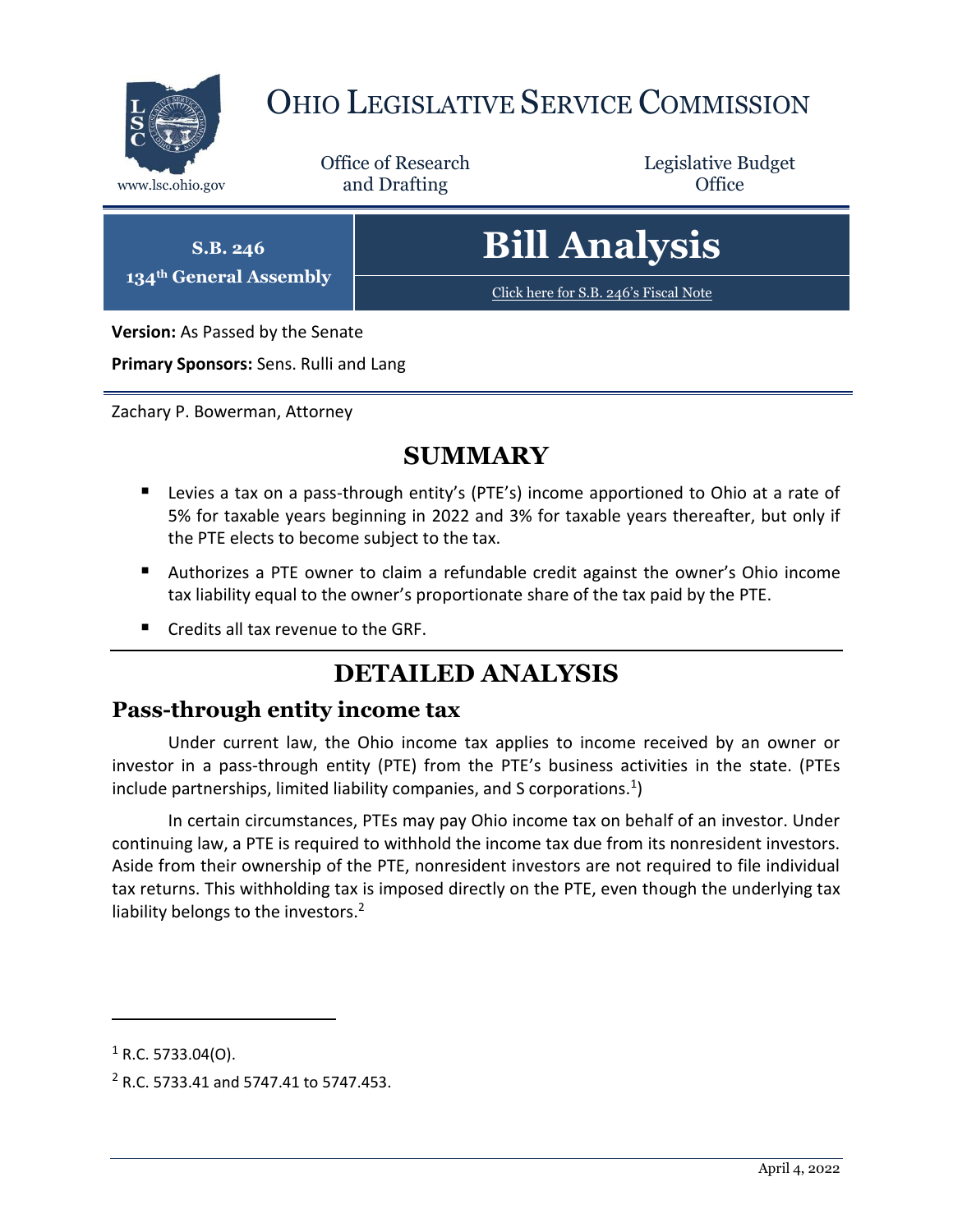Also under continuing law, a PTE may, but is not required to, file a composite return (Form 4708) covering any or all of its owners and paying tax for them at the highest of the graduated tax rates for nonbusiness income (3.99% currently).<sup>3</sup>

The bill authorizes a third option for a PTE to pay income tax by directly imposing an income tax on the PTE, but only if the PTE elects to be subject to the tax.<sup>4</sup> The PTE's owners would then be able to claim a refundable credit on their individual income tax returns equal to their proportionate share of the income taxes levied on and paid by the PTE.<sup>5</sup>

A PTE may elect to be subject to the tax primarily to reduce the federal income tax liability of its owners. Federal law allows a taxpayer, in calculating the taxpayer's federal income tax liability, to deduct up to \$10,000 in property taxes plus either state and local income taxes or sales taxes paid by the taxpayer. This deduction is known as the state and local tax (SALT) deduction.<sup>6</sup> (The SALT deduction is a "below the line" deduction, meaning it is applied after federal adjusted gross income (FAGI) is calculated and is only available if the taxpayer itemizes deductions, rather than taking the standard deduction.) Recent guidance published by the Internal Revenue Service confirms that taxes paid at the PTE level are an "above the line" deduction that do not count towards a PTE owner's \$10,000 SALT limitation. In other words, taxes paid by a PTE reduce the FAGI of its owners without being subject to the SALT limitation.<sup>7</sup>

For example, if an owner's Ohio income tax liability due to income arising from a PTE's business activities in Ohio equals \$15,000, the owner may only deduct \$10,000 in calculating the owner's federal income tax liability. If the PTE, however, elects to become subject to the tax authorized by the bill, all Ohio income taxes would instead be paid by the PTE, and would, as a result, reduce the owner's federal adjusted gross income (FAGI) by an amount equivalent to deducting the full \$15,000 in Ohio income taxes.

#### **Election**

A PTE may elect to be subject to the tax (referred to in the bill as an "electing PTE") by filing a form making the election with the Tax Commissioner by the deadline to file its return for the taxable year, which is April 15 of the year beginning after the end of its taxable year.<sup>8</sup> (An electing PTE's taxable year for Ohio income tax purposes is the same year for federal income

 $\overline{a}$ 

 $3$  R.C. 5747.08(D).

<sup>4</sup> R.C. 5747.38.

<sup>5</sup> R.C. 5747.39.

<sup>6</sup> 26 United States Code (U.S.C.) 164.

 $<sup>7</sup>$  R.C. 5747.38(E); See [Internal Revenue Service \(IRS\)](https://www.irs.gov/pub/irs-drop/n-20-75.pdf) Notice 2020-75 (PDF), which may be accessed by</sup> conducting a keyword "Notice 2020-75" search on the IRS's website[: www.irs.gov.](http://www.irs.gov/)

 $8$  A cross-reference error requires the election be made by the date a return of estimated tax is due, but a corrective amendment has been prepared to fix this error.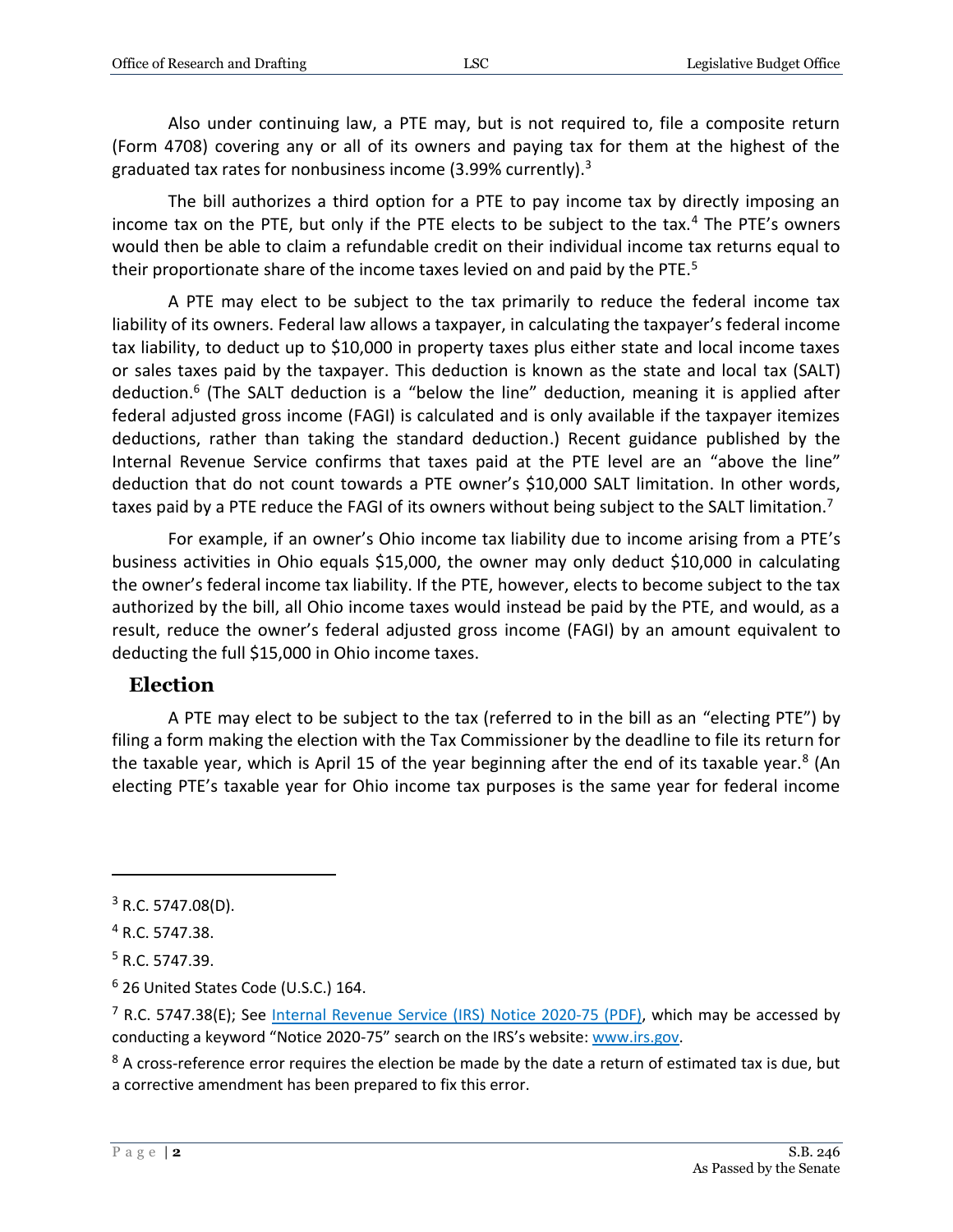tax purposes and may not necessarily be a calendar year.<sup>9</sup>) The election applies only to the taxable year for which it is made and, once made, is irrevocable for that year.<sup>10</sup>

An electing PTE is not required to withhold the income tax due from its nonresident investors for the taxable year that the PTE makes the election.<sup>11</sup> If the electing PTE already paid all or a portion of the withholding tax, the amounts paid may be applied to the electing PTE's income tax liability.<sup>12</sup>

#### **Rate of tax**

An electing PTE's tax liability equals all income sitused to Ohio, less a few adjustments, multiplied by one of the following tax rates:

- For 2022, 5%;
- For each year thereafter, the income tax rate applicable to business income, i.e.,  $3\%$ .<sup>13</sup>

This is the same rate structure that applies to certain nonresident PTE investor withholding taxes.<sup>14</sup>

#### **Returns and payments**

Similar to the withholding tax for nonresident PTE investors, an electing PTE must file an estimated tax return and an annual tax return and make estimated payments each quarter. Estimated taxes must be paid by the  $15<sup>th</sup>$  day of the month after the end of each quarter.<sup>15</sup> As mentioned above, the deadline to file the annual return and pay any additional tax shown due on the return is April 15 following the electing PTE's taxable year that ends in the preceding calendar year.<sup>16</sup> Electing PTEs are entitled to refunds for overpayments and are subject to penalties and interest under continuing law for failure to file returns or pay the tax.<sup>17</sup>

Revenue from the income tax levied on electing PTEs is credited to the GRF.<sup>18</sup>

The bill permits a nonresident investor or trust to forgo filing an individual income tax return for the investor's or trust's taxable year if the investor or trust does not have any income

 $\overline{a}$ 

 $9 R. C. 5747.45.$ 

 $10$  R.C. 5747.38(C).

<sup>&</sup>lt;sup>11</sup> R.C. 5733.41 and 5747.41.

 $12$  R.C. 5747.43(G).

 $13$  R.C. 5747.38(A)(4) and (B).

 $^{14}$  R.C. 5747.41 and Section 7 of S.B. 18 of the 134<sup>th</sup> General Assembly.

<sup>15</sup> R.C. 5747.43.

<sup>16</sup> R.C. 5747.42 and 5747.44.

<sup>17</sup> R.C. 5747.11, 5747.13, 5747.132, 5747.14, 5747.15, 5747.451, and 5747.453.

<sup>18</sup> R.C. 5747.03.